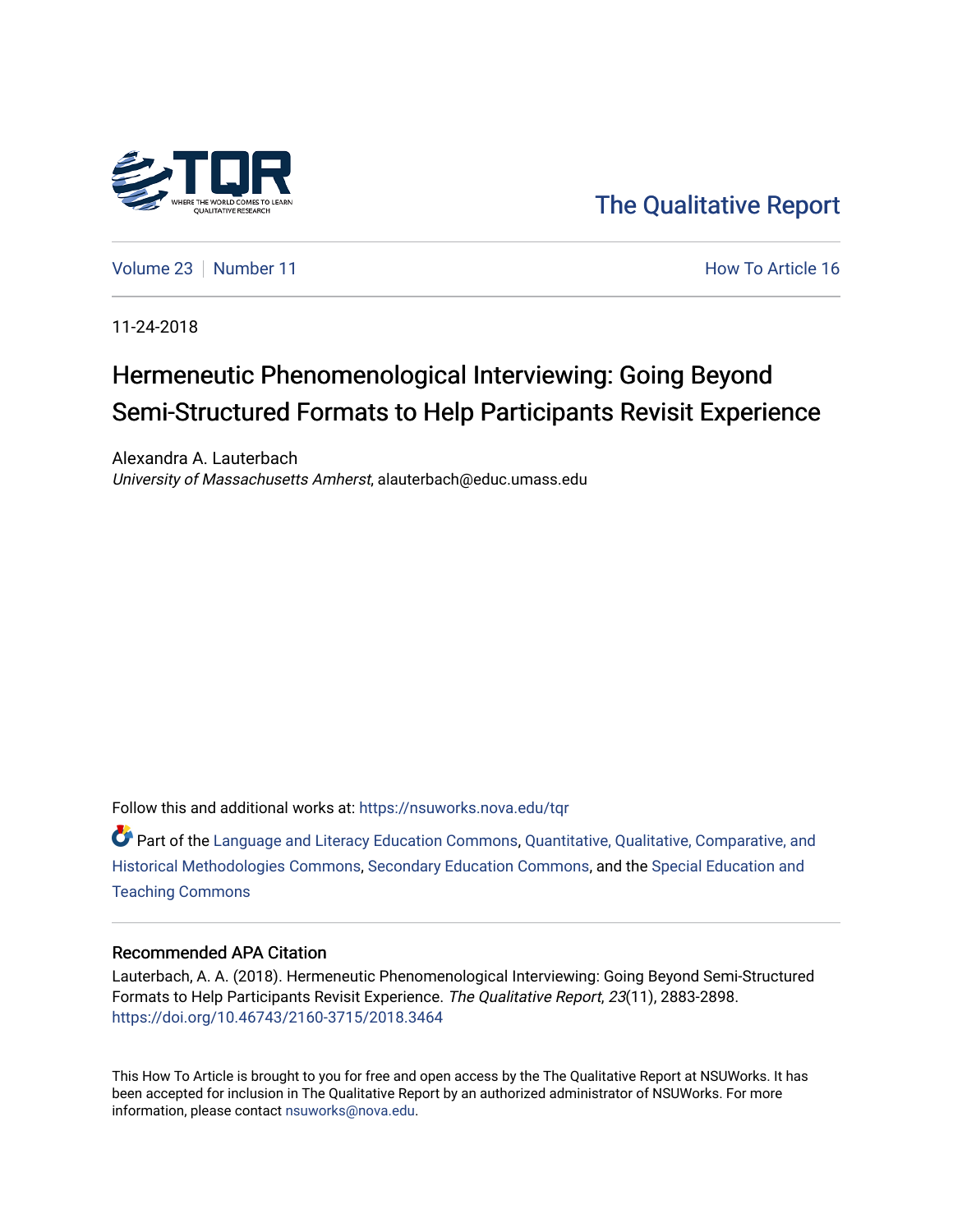# **Qualitative Research Graduate Certificate**



Indulge in Culture Exclusively Online . 18 Credits

**LEARN MORE** 



# Abstract

Phenomenological research traditionally involves multiple focused interviews that rely on the participants' memories and reflections to revisit experiences. There are many other interview formats that have the potential to support participants in this process by instead engaging with the phenomenon as it presents itself to their consciousness. In this paper, I present an example of how multiple interview formats, including think-aloud, stimulated recall, and semi-structured were used in a hermeneutic phenomenology study exploring expert teachers' perceptions of teaching literacy within their content area to secondary students with learning disabilities. I provide example protocols in which I used multiple interview formats (i.e., think-aloud, stimulated recall, and semi-structured) to help participants engage with the phenomenon in ways that did not rely on memory and reflection alone. I describe how the data collected during different interview formats were analyzed using hermeneutic phenomenological methods. Finally, I highlight one participant's findings, discussing how each interview contributed to the findings, and providing illustrative examples of how going beyond semi-structured formats helped this participant revisit experiences in ways that new meaning emerged and enhanced understanding of the phenomena.

# Keywords

Teachers, Hermeneutic Phenomenology, Interviewing

# Creative Commons License



This work is licensed under a [Creative Commons Attribution-Noncommercial-Share Alike 4.0 International](https://creativecommons.org/licenses/by-nc-sa/4.0/)  [License](https://creativecommons.org/licenses/by-nc-sa/4.0/).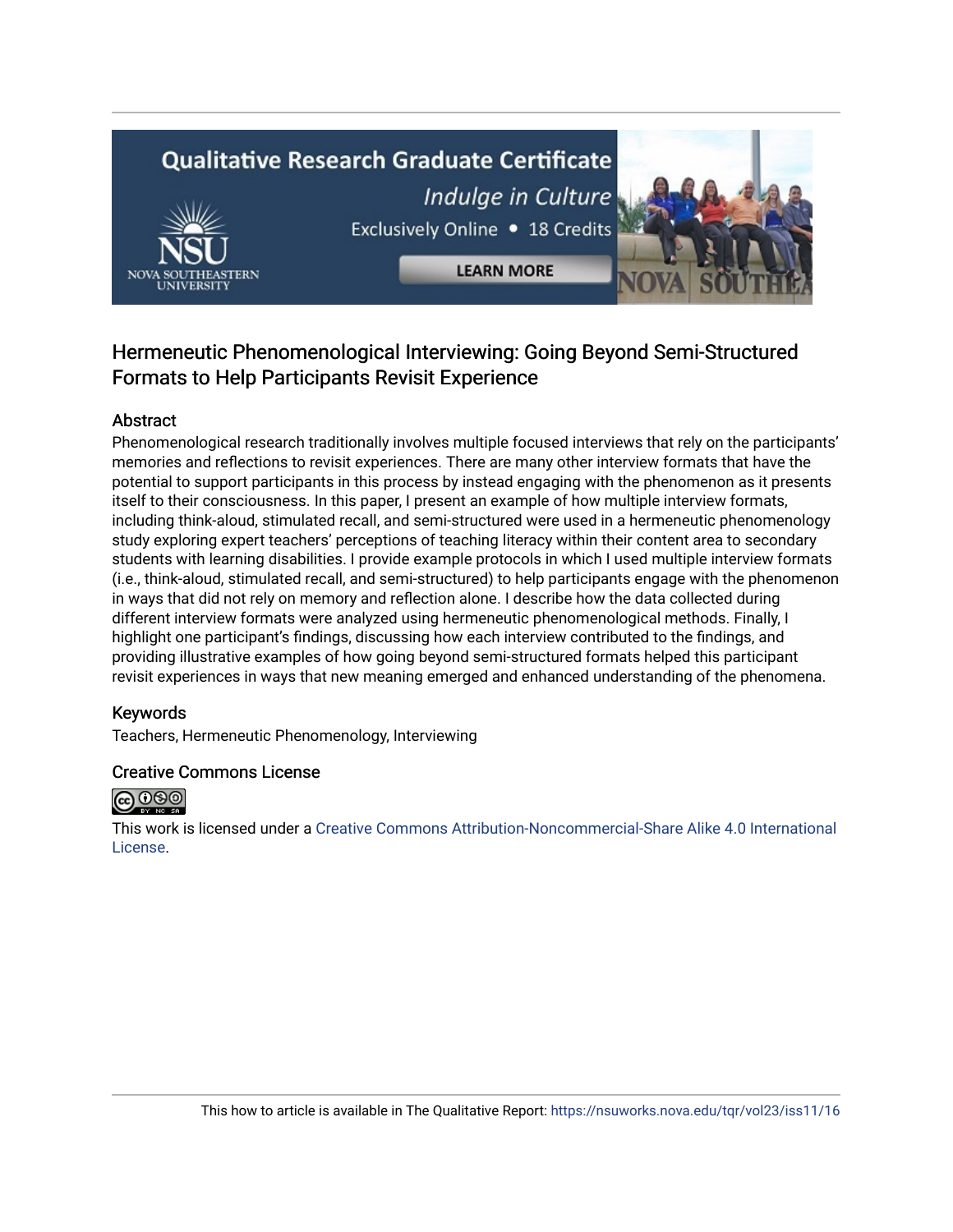

# **Hermeneutic Phenomenological Interviewing: Going Beyond Semi-Structured Formats to Help Participants Revisit Experience**

Alexandra A. Lauterbach University of Massachusetts Amherst, USA

*Phenomenological research traditionally involves multiple focused interviews that rely on the participants' memories and reflections to revisit experiences. There are many other interview formats that have the potential to support participants in this process by instead engaging with the phenomenon as it presents itself to their consciousness. In this paper, I present an example of how multiple interview formats, including think-aloud, stimulated recall, and semistructured were used in a hermeneutic phenomenology study exploring expert teachers' perceptions of teaching literacy within their content area to secondary students with learning disabilities. I provide example protocols in which I used multiple interview formats (i.e., think-aloud, stimulated recall, and semistructured) to help participants engage with the phenomenon in ways that did not rely on memory and reflection alone. I describe how the data collected during different interview formats were analyzed using hermeneutic phenomenological methods. Finally, I highlight one participant's findings, discussing how each interview contributed to the findings, and providing illustrative examples of how going beyond semi-structured formats helped this participant revisit experiences in ways that new meaning emerged and enhanced understanding of the phenomena. Keywords: Teachers, Hermeneutic Phenomenology, Interviewing*

Phenomenological research focuses on the meaning of lived experience, or "the world as we immediately experience it pre-reflectively rather than as we conceptualize, categorize, or reflect on it" (van Manen, 2016, p. 9). Phenomenological research aims to explain a phenomenon as it presents itself to the consciousness of the participant, and to return to the "things themselves" as they are initially presented to us (Husserl, 1970/1900). The assumption behind phenomenology is that if we put aside our preconceived understandings of a phenomenon and "revisit" our experiences, new meaning emerges that will enhance our understanding of the phenomenon (Crotty, 1998, p. 78).

Hermeneutic phenomenology is one of three types of Western phenomenology, the other two being transcendental and existential phenomenology (Kafle, 2011). While an essential premise underlying transcendental phenomenology is that we can suspend our personal opinions to reach an understanding of reality, and existential phenomenology posits that one should not be detached from their perspective when exploring phenomena, hermeneutic involves a process in which the researcher and participants work together to explore and develop their understanding of the phenomenon being studied. Koch (1995) states:

Hermeneutics invites its participants into an ongoing conversation…Understanding occurs through a fusion of horizons, which is a dialectic between the pre-understandings of the research process, the interpretive framework, and the sources of information. The implication for hermeneutic inquiry is that research participants are also giving their selfinterpreted constructions of their situation. (p. 835)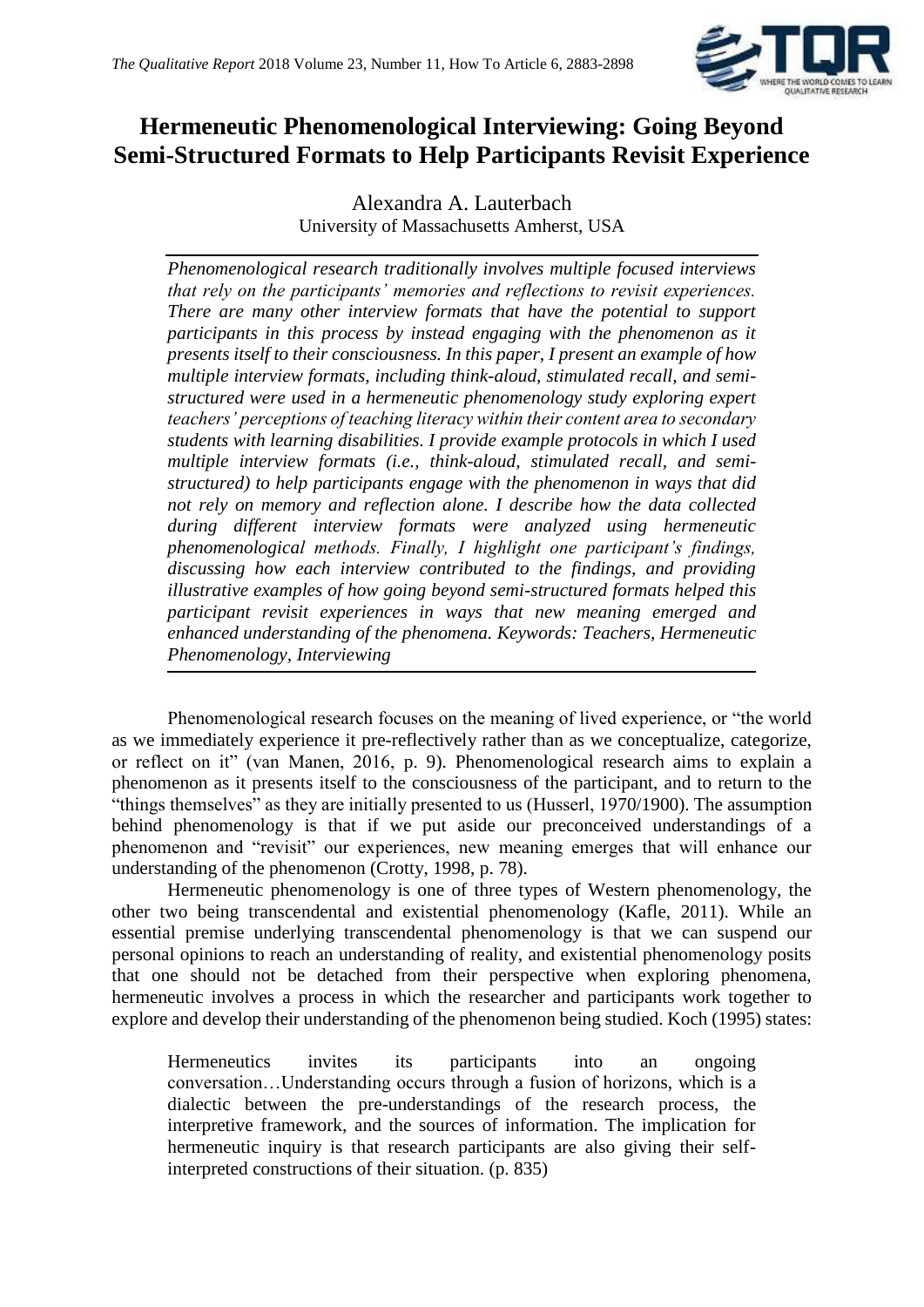This co-construction of understanding, or fusion of horizons, occurs through a circle of readings, reflective writing, and interpretation (Gadamer, 1989). This allows researchers to engage participants in a collaborative process of understanding the phenomenon. Not only do the researcher and participant collaborate through conversations during interviews, but they engage in ongoing discussions around reflective writing, modifying based on participants feedback until the interpretation fully encapsulated their lived experiences.

# **Phenomenological Interviewing**

But how do we help participants revisit their experiences? Phenomenological research has traditionally relied on multiple interviews involving open ended questions, often with each interview having a different focus (Beven, 2014). For example, as described by Beven (2014), Seidman's method for interviewing involves three semi-structured interviews per participant: the first focuses on questions about the participants history and context; the second focuses on the participant reconstructing the experience; and the third focuses on the participant reflecting on the meaning of their experience. Within hermeneutic phenomenology methods, van Manen (2016) describes interviewing as having two purposes: (1) as a means to explore and develop a rich understanding of the phenomenon; (2) to develop a conversation around the meaning of experience. Thus, van Manen (2016) encourages more conversational interviewing. While conversational interviewing in often seen a more flexible interview format than structured interviews, van Manen (2016) cautions against using unstructured or open-ended interviewing. Hence, van Manen's conversational interviewing is also semi-structured. Semi-structured interviews rely on the participants' memories and reflections to help participants revisit their experiences (Crotty, 1998), but there are many other interview formats which can potentially help researchers support participants to engage with the phenomenon as it presents itself to their consciousness.

#### **Interviewing Expert Teachers**

Researchers studying expert teachers have relied primarily on interview data. One critique of interviews with expert teachers in that it often depends solely on teachers' ability to think about and describe their instruction retrospectively (Lauterbach, 2013). Two interview techniques that support participants in exploring their thinking, without relying on memory alone, are interviews that incorporate think-aloud tasks (e.g., planning a lesson out loud), and stimulated recall activities (e.g., observing video of instruction). Research on think-aloud interviews has demonstrated they provide an accurate source of data regarding participants' thinking, especially when interpreted through a qualitative lens (Charters, 2003). Similar strategies, such as cognitive task analysis, have proven effective with teachers (Feldon, 2007). Simulated recall supports teachers in articulating they're thinking better than those approaches rely on teachers' ability to retroactively recall key moments in their instruction, and simulated recall is an effective approach to studying the thinking of experts (Feldon, 2007).

#### **Purpose**

In this paper, I present an example of how multiple interview formats (i.e., think-aloud, stimulated recall, and semi-structured) were used in a hermeneutic phenomenology study exploring expert teachers' perceptions of teaching literacy within their content area to secondary students with learning disabilities. I provide example protocols in which I used multiple interview formats (i.e., think-aloud, stimulated recall, and semi-structured) to help participants engage with the phenomenon in ways that did not rely on memory and reflection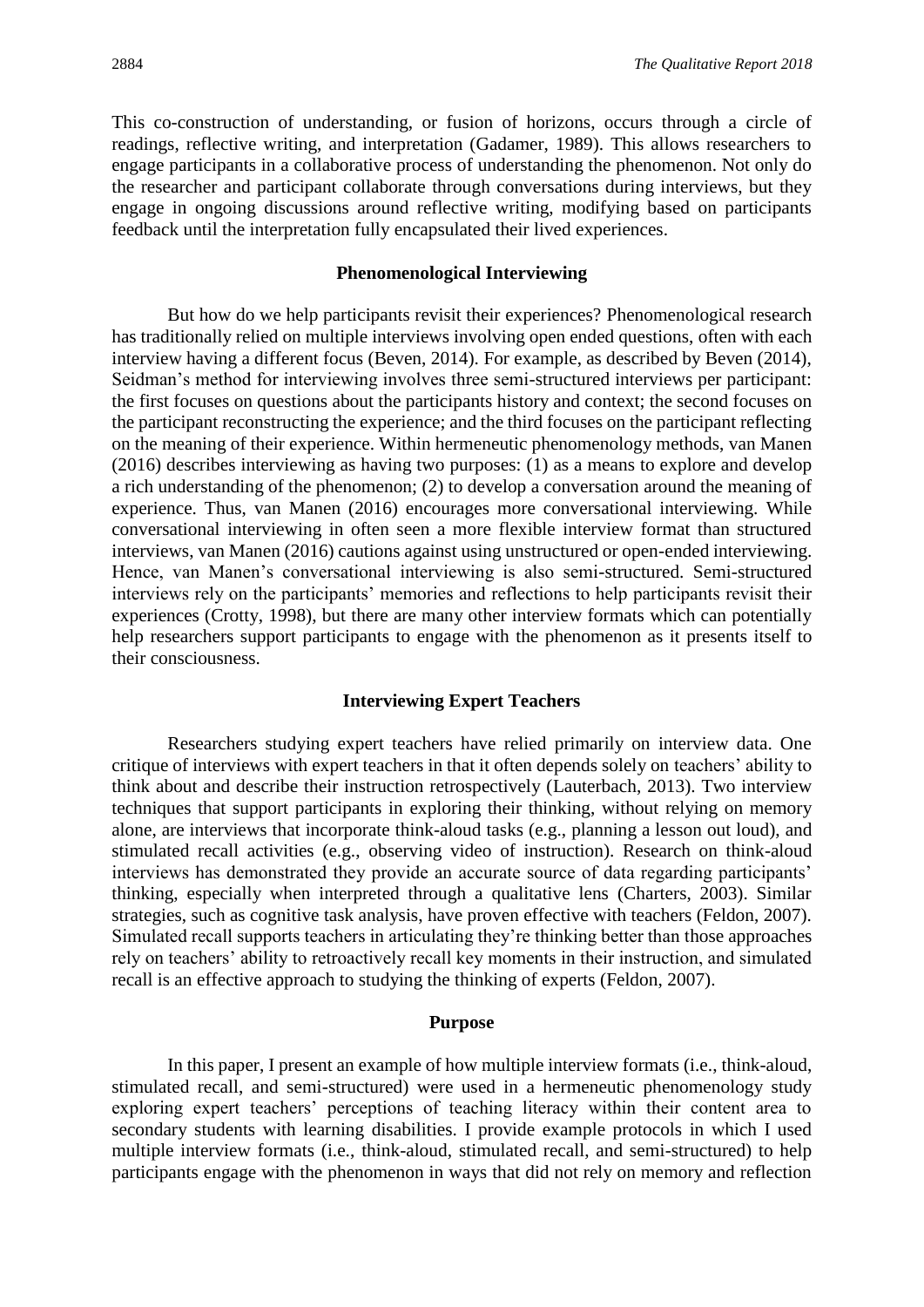alone. I describe how the data collected during different interview formats were analyzed using hermeneutic phenomenological methods. Finally, I highlight one participant's findings, discussing how each interview contributed to the findings, and providing illustrative examples of how going beyond semi-structured formats helped this participant revisit experiences in ways that new meaning emerged and enhanced understanding of the phenomena.

### **Epistemological Orientation**

The epistemological orientation underlying this study was constructionism. Constructionism posits that meaning is constructed, not discovered (Crotty, 1998). The construction of meaning begins when people consciously interact with objects in the world and meaning develops and is communicated within a social context (Crotty, 1998). Phenomenology looks at the meaning individuals ascribe to phenomenon and proposes that meaning comes from interaction with the phenomenon (Crotty, 1998). The study, from which I highlight one participant's experience, was designed to elicit the meaning expert teachers construct from their interaction with one particular phenomenon, teaching literacy within their content area to secondary students with learning disabilities, and how they communicate meaning within the social context of an interview. Language plays a central role in hermeneutic phenomenology; language is socially constructed (Aldiabat  $\&$  Le Navenec, 2001) and is the means by which individuals communicate the meaning they attribute to objects (van Manen, 2016). The interviews all explored teachers' perceptions of their experience in the social context of the school and classroom. Hermeneutic phenomenology requires the researcher to acknowledge the role of history and social influences on the interpretive description of the individual's experience.

# **Researcher Subjectivity**

I myself have been diagnosed with dyslexia, like the students taught by the teachers in this study. I faced many of the same difficulties and barriers to success as the students these teachers described throughout their interviews. I sat through classes interested in the information locked away in the texts we read in class. My dyslexia prevented me from not only accessing the information but also from demonstrating my understanding of the content through writing. Teachers were often unable to address my difficulties with literacy-based tasks. In spite of this, I graduated high school, completed a post-secondary degree, and continued into a master's degree program in education. Upon graduation, I took a job in a school teaching middle and high school students with learning disabilities social studies and language arts, similar to the teachers in this study. I constantly struggled to balance students' reading needs while teaching the content, the same struggle I had as a student but now through the lens of a teacher. As a social studies teacher, I worked to integrate my understandings of the students' literacy needs with the goals of the content I was teaching. As a language arts teacher, I always kept in mind the content demands the students had outside of my class. My experiences as a student and teacher played a significant role in my choice to pursue the topic of this study. Thus, I chose an epistemological orientation and method I believed would fully acknowledge this, constructionism and hermeneutic phenomenology.

## **Site of Study**

The site of study was a private school which focused exclusively on teaching children with language-based learning disabilities (e.g., dyslexia). The school was located in the suburbs of a large metropolitan city in the northeast United States. The school's mission was to "help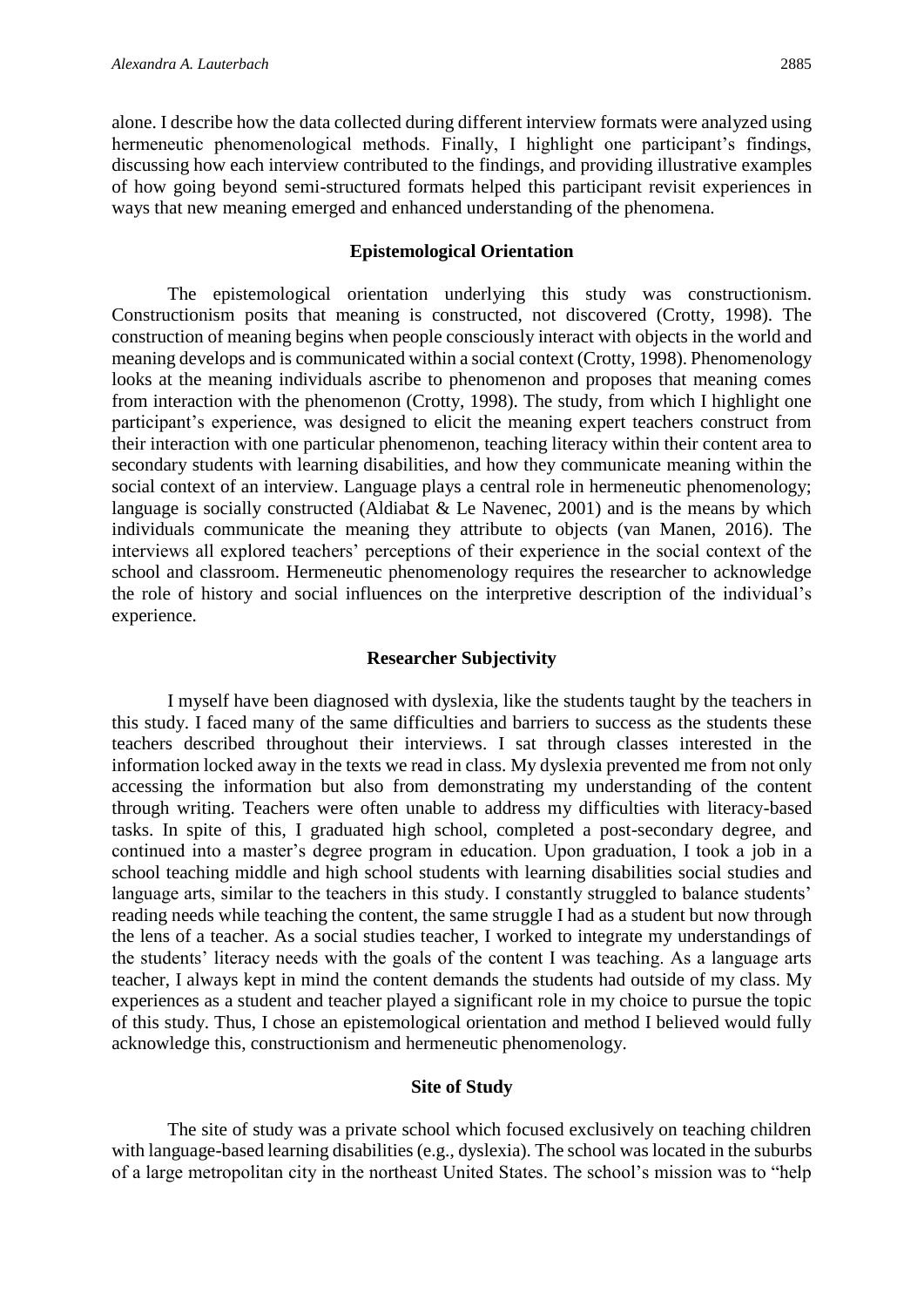students develop the tools and strategies they need to achieve success in college and life." The school had a successful track record in achieving these goals: on average, 98% of students attended postsecondary two- and four-year colleges. They did so by using the following strategies: (a) Combine intensive support and high expectations within a college preparatory curriculum; (b) Use proven research-based educational approaches to teach skills across the curriculum; (c) Empower students with technology, and use adaptive tools to meet students' needs; and (d) Help students to understand how they learn, and help them develop independence and self-advocacy skills. At the time of the study, there was 183 students enrolled in ninth through twelfth grade in the school.

The school used Orton-Gillingham (OG) based interventions: multisensory and phonics-based with an emphasis on rules of the language (Academy of Orton-Gillingham Practitioners and Educators, n.d.). Prior to employment, teachers in the school participated in approximately 80 hours of OG training. At the beginning of every school year, teachers attended four days of professional development. Less formal in-service professional development occurred throughout the school year; curriculum developers and researchers consulted with teachers to improve their practice. Many teachers participated in committees, such as the skills committee, dedicated to reading recent research and revising curriculum. The school's dedication to teacher training was evident in their employment of a full-time teachereducation coordinator.

# **Participants**

While there were three participants in the larger study, I will highlight one teacher's lived experience for the purpose of this manuscript: Wright. At the time of this study, Wright had been teaching for 31 years; this was his  $12^{th}$  year at the school teaching  $11^{th}$  grade English. Wright was the head of the English department and was also a mentor to other teachers; he was the teacher other teachers turned to for guidance. He was known for holding high expectations for students. He was deeply respected by former students. For example, in one graduation ceremony a former student thanked Wright for his rigor and high expectations and reflected on his class as the turning point in his development as a scholar.

Wright obtained a bachelor's degree in English, a master's degree in creative writing, and a doctorate in English. He also held a teaching certificate in secondary English. In the past year alone, Wright attended 32 hours of professional development in reading, 20 hours of professional development in writing, 20 hours of professional development in English language arts, and 20 hours of professional development in teaching students with disabilities. He also reported that over the past decade he had attended "20 conferences, plus three summer sessions on OG, plus innumerable in-school training programs" in teaching students with disabilities. Furthermore, Wright explained, "I am constantly reading research in the fields of literacy, L[earning] D[isabilities], etc. While these are not "professional development" in the sense of a being a course or presentation, being a PhD, I know how to do my own research. I've spent thousands of hours over the past decade developing my own approaches and my own workshops and presenting my own workshops and presentations at regional and national conferences." Wright was driven to become more knowledgeable about teaching and driven to share his knowledge with others.

## **Using Multiple Interview Formats within Hermeneutic Phenomenology**

Van Manen's method of phenomenology (1984) includes four concurrent procedural activities. These included: (a) Turning to the Nature of Lived Experience; (b) The Existential Investigation; (c) Phenomenological Reflection; and (d) Hermeneutic Phenomenological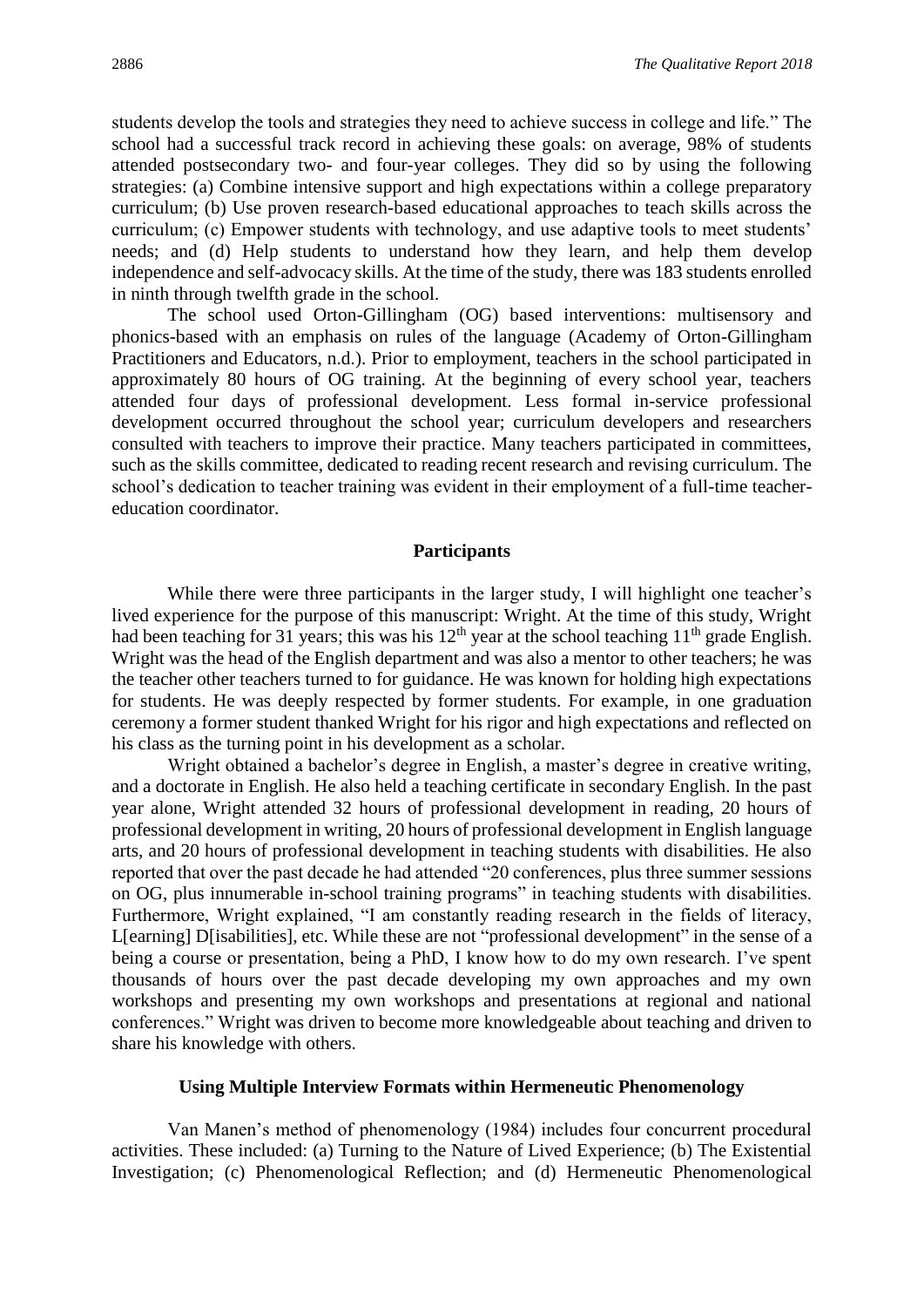Writing. Figure 1 shows the procedural activities and steps engaged in during the data collection, analysis, and writing. Formal data collection occurs during the existential investigation and data analysis primarily during phenomenological reflection and hermeneutic phenomenological writing. Below I describe how I incorporated multiple interview formats during data collection, how I analyzed the data, and how I ensured the trustworthiness of the findings.

| Turning to the Nature of Lived<br>Experience | 1. Orienting to the phenomena<br>2. Formulating the phenomenological question<br>3. Explicating assumptions and preunderstandings                                                                     |
|----------------------------------------------|-------------------------------------------------------------------------------------------------------------------------------------------------------------------------------------------------------|
| The Existential Investigation                | 4. Exploring the phenomena generating "data"<br>4.1 Using personal experience<br>4.2 Obtaining experiential descriptions from<br>subjects<br>5. Consulting phenomenological literature                |
| Phenomenological Reflection                  | 6. Conducting thematic analysis<br>6.1 Uncovering thematic aspects<br>6.2 Isolating thematic statements<br>6.3 Composing linguistic transformations<br>7. Determining essential themes                |
| Hermeneutic<br>Phenomenological Writing      | 8. Reading<br>8.1 Attending to the speaking of language<br>8.2 Varying examples<br>9. Reflective Writing<br>9.1 Writing<br>9.2 Reflective Journal<br>9.3 Revising<br>10. Conferring with Participants |

Figure 1 *Model of the Phenomenological Process*

# **Data Collection**

The data collection consisted of five interviews, in three different formats: a semistructured initial interview, two think-aloud interviews, and two stimulated recall interviews. Detailed descriptions of all three interview formats are below.

**Semi-structured interview.** The semi-structured interview was designed to establish rapport with the teacher, and to explore secondary content areas from teachers' life experiences that could inform their pre-reflective understandings of the phenomenon. I opened the interview with an open-ended question, asking them: "How did you come to teaching X grade, X content, here at your school? Can you describe what past experiences led you here?" I then probed the teachers further about their sources of knowledge. See Appendix A for the Semi-Structured Interview Protocol.

**Think-aloud interviews.** The teachers participated in two think-aloud interviews. In the think-aloud interviews, the teachers described their lesson planning process. During the interviews, I instructed the teachers to say out loud everything they were thinking as they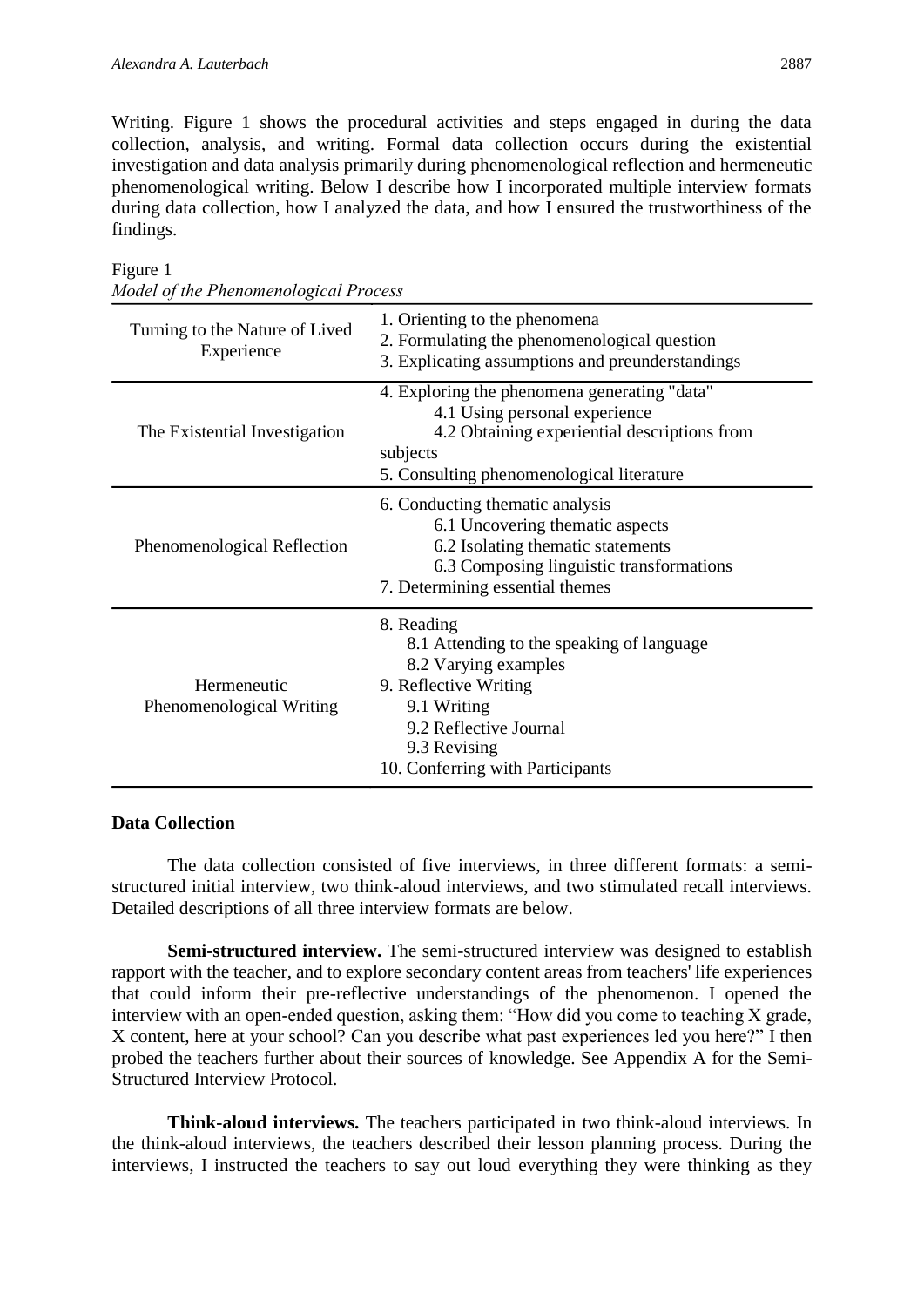prepared for their lesson. At the end of the think-aloud, I asked clarifying questions. Going through the motions of lesson planning situated the teachers' knowledge within an authentic task they often engage in and is a part of the teaching process. See Appendix B for the Think-Aloud Interview Protocol

**Stimulated recall interviews.** After each of the think-aloud interviews, I videotaped the lesson the teachers had planned during the think-aloud interview and conducted a follow up stimulated recall interview. Prior to each stimulated recall interview, I reviewed the observation and identified the moments when I saw teachers supporting students' literacy needs. The day after the lesson was videotaped, both the participant and I met for the stimulated recall interview, in which we watched the videotaped observation. I instructed teachers to identify moments in the lesson that demonstrated the provision of instructional support for student literacy needs. I asked the teachers to elaborate on what knowledge they had been drawing upon, and on the source of that knowledge. Furthermore, I asked the participants to explain the rationale behind their choice of practice. I also pointed to the moments in the instruction that I had identified prior to the stimulated recall interview. By asking teachers to reflect on their teaching practice through watching their video, I situated their reflections and perceptions within their particular classroom context so as not to depend on teachers' memory. See Appendix C for the Stimulated Recall Interview Protocol.

# **Data Analysis**

During the final step of the existential investigation, as recommended by van Manen (2016), I consulted phenomenological literature, reading the writings of Merleau-Ponty (1962/1948), Sartre (2001/1943), Husserl (1970/1900), and Heidegger (1962/1927). It was from the writings of Merleau-Ponty and van Manen's (1984) interpretations of Merleau-Ponty's writings, that I would ultimately begin to organize my understanding of experience and perception. Humans perceive their experiences: across time (lived temporality), within space (lived spatiality), physically (lived corporeality), and interpersonally (lived relationality).

After transcribing the interviews, following van Manen's (1984) method of phenomenology, I used these existential themes during phenomenological reflection to guide a line-by-line analysis of the transcripts. I considered how time (lived temporality), space (lived spatiality), physical (lived corporeality), and interpersonal interactions (lived relationality) emerged in the participants' discussion of their experiences. From this analysis, I identified predominant themes in the participants' experience. I then narrowed the themes to those central to answering the research question: How do expert secondary content area teachers conceptualize teaching literacy in their content area to students with learning disabilities? The themes identified as central to the teacher's conceptualizations were: a) Developing Literacy Skills with an Eye Toward the Future; (b) Understanding Students' Learning Disabilities in Content Learning; and (c) Integrating Knowledge of Content and Strategy to Further Students' Learning. I identified statements corresponding to these themes. Next, I reordered and combined the statements into an integrated description of how each individual teacher conceptualized teaching literacy within their content area to secondary students with learning disabilities, connecting the teachers' words with my interpretation of their words, creating a description of the teachers' lived experiences.

Finally, I engaged in hermeneutic phenomenological writing (van Manen, 1984). Hermeneutic phenomenology involves a process of readings, reflective writing, and interpretations (Gadamer, 1989). The circular process of reading, writing, and interpreting continued until the participant and I believed my interpretations had fully encapsulated their lived experience. Upon writing the first draft of the teachers' lived experiences, I returned to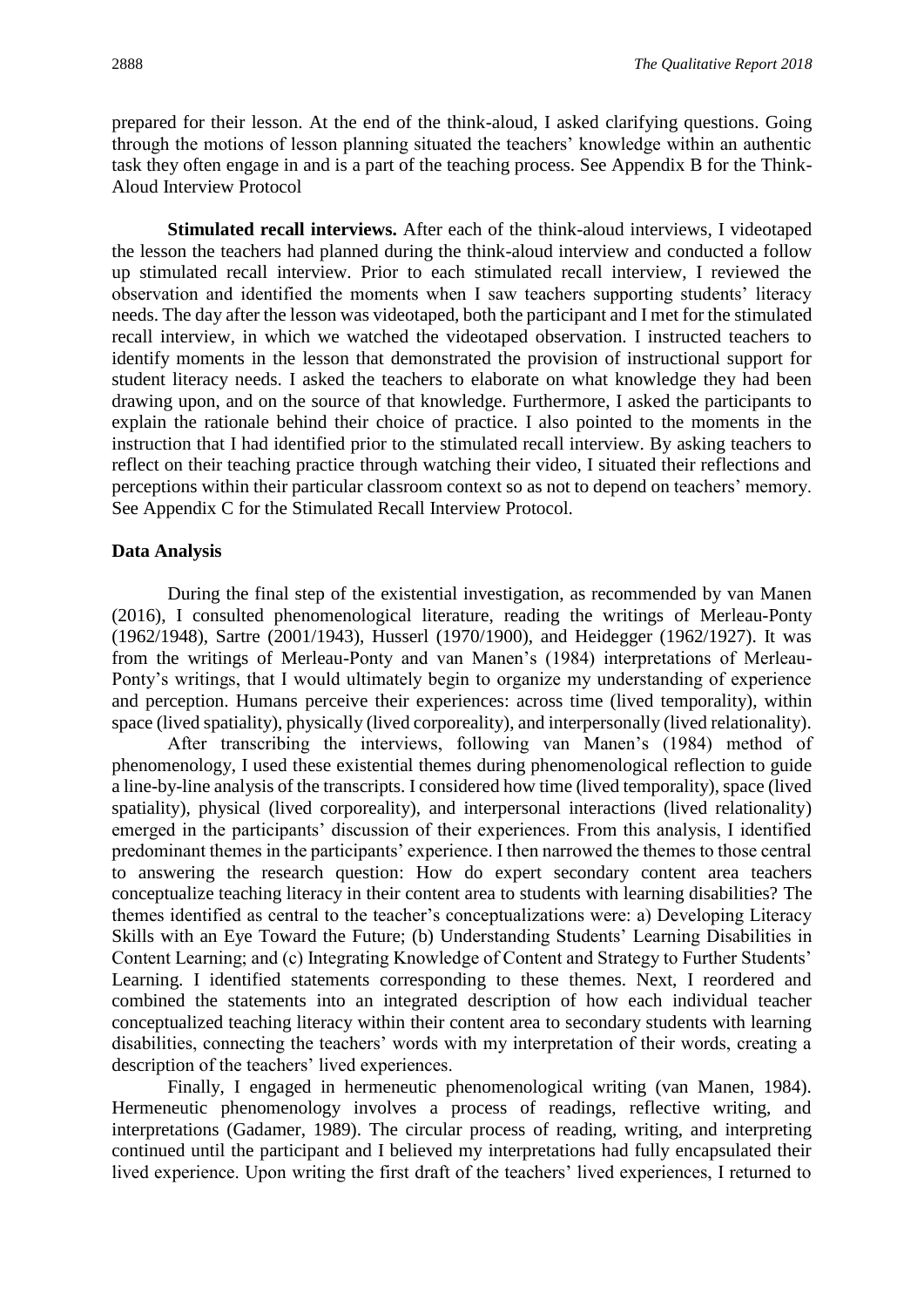the transcripts, attending to the speaking of language and ensuring I was varying my selection of examples to best represent the participants' experiences. I read the transcripts repeatedly throughout the project to ensure that interpretations were tied to their experiences. Van Manen (2016) emphasized that writing in and of itself leads to reflection. As such, the initial draft of the teachers' lived experiences was written during the analysis phase. Additionally, the use of a reflective journal is one way to engage a hermeneutic circle (Heidegger, 1962/1927). During the data analysis, I used the reflective journal to brainstorm, write, and revise the interpretation being formed. Furthermore, to reach a fusion of horizons, numerous revisions to the interpretation were made. After forming the initial draft of the Wright's lived experiences during the analysis, I conferred with Wright, sharing his written interpretation. Based on the discussion with Wright, I revised my interpretation of his conceptualizations. Discussions of this nature continued until Wright and I believed my interpretations had fully captured his conceptualizations.

# **Trustworthiness**

In hermeneutic phenomenology, researchers assume their prior knowledge, experiences, and biases cannot be fully bracketed, as the researcher is the primary analytic tool; however, researchers engage is a process of explicating assumptions and preunderstandings (van Manen, 2016). This is similar to a process in qualitative research known as epoché. Epoché entails bracketing prior knowledge, or setting aside theories, hypotheses, measuring instruments, and prior research (Wertz et al., 2011). Epoché is intended to support researchers to set these aside to focus on participants' experiences. Epoché requires engagement in phenomenological reduction, which involves abstaining from focusing on the phenomenon as independent of experience (Wertz et al., 2011). In order to address the concept of epoché in this study, I kept a reflective journal throughout all stages of the data collection and analysis. Throughout the interview process, I recorded thoughts about the phenomenon that were tied to experiences visited during the interviews. Before analyzing the data, I bracketed prior knowledge and conceptions about the phenomenon and recorded these in the journal. Upon reflection on the journal, I identified my own interpretations of the teachers' lived experiences that seemed to reflect prior understanding rather than the transcripts of the interviews, and which seemed not to be tied directly to the experiences discussed in the interviews.

#### **Illustrative Example from Findings**

The themes identified as central to the teacher's conceptualizations were: (a) Developing Literacy Skills with an Eye Toward the Future; (b) Understanding Students' Learning Disabilities in Content Learning; and (c) Integrating Knowledge of Content and Strategy to Further Students' Learning. For the purposes of this paper, I will first summarize the three themes, highlighting Wright's lived experience. I will second focus in detail on one theme, integrating knowledge of content and strategy to further students' learning, to provide an illustrative example of how each interview contributed to my understanding of the theme.

# **Summary of Three Themes**

The first theme central to Wright's conceptualization was Developing Literacy Skills with an Eye Toward the Future. Wright focused his instruction on literacy skills that would support students to engage with literature in ways that would be expected of them in college. He based this vision on his experience as both a student of English literature and a college instructor. The second theme was Understanding Students' Learning Disabilities in content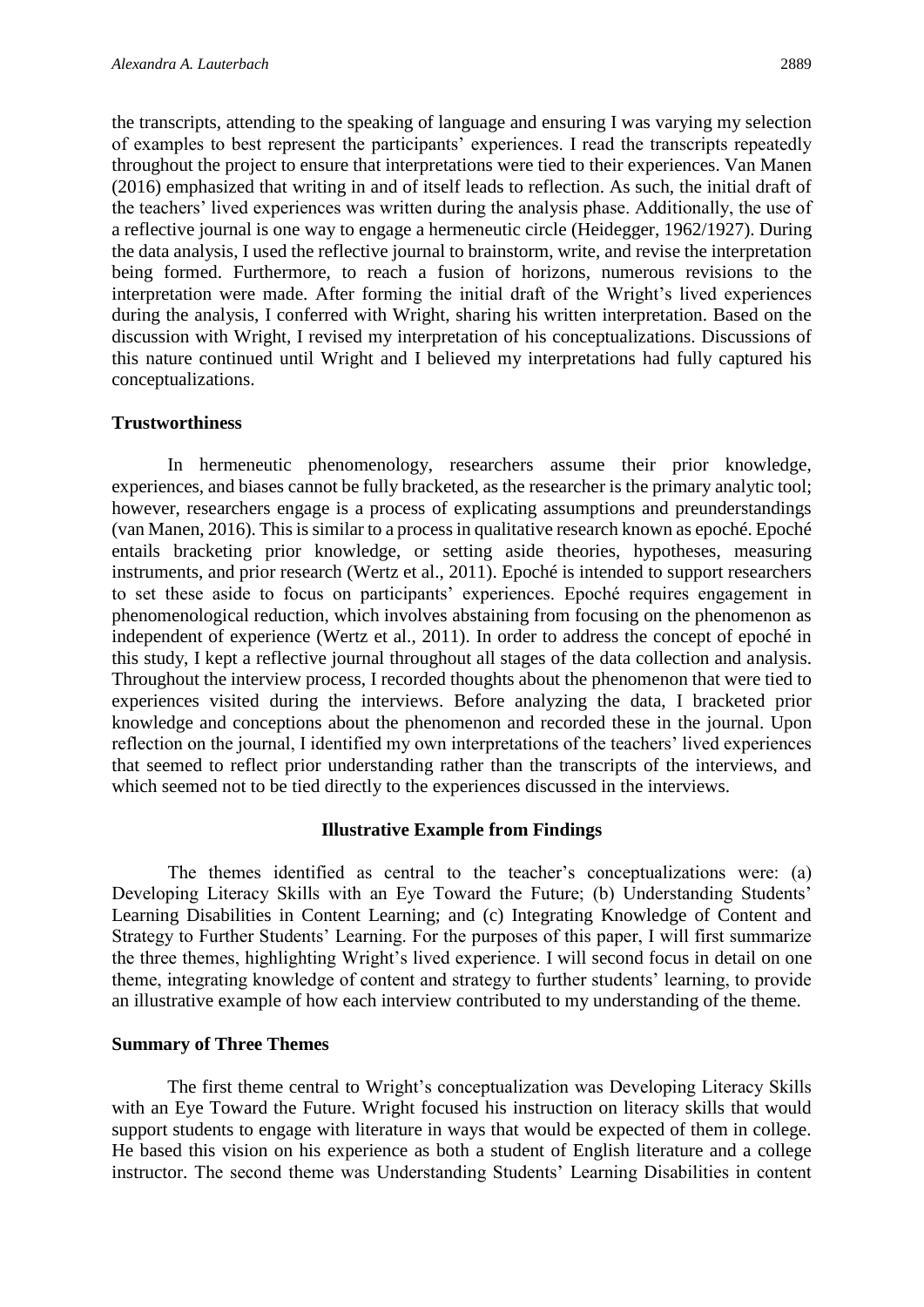learning. Wright thought understanding how students' skill deficits complicated attempts to learn academic content was the foundation for providing effective instruction to students with learning disabilities. Developing literacy skills was essential for both learning content and being successful in the future. Wright saw an important relationship between the difficulties students with learning disabilities experienced, their ability to tackle literacy tasks, and their development of aptitudes needed for English classes. The final theme was Integrating Knowledge of Content and Strategy to Further Students' Learning. Wright understood it was critical to emphasize literacy skills in his instruction to address students' different needs. He described accommodating students' needs while integrating strategies for teaching content and for improving skills to further students' learning. Each theme was influenced by one another: Wright's instructional decisions (i.e., integrating knowledge of content and strategy to further students learning) were influenced by goals he held for his students' (i.e., developing literacy skills with an eye toward the future) and how he saw students' learning difficulties affecting their goals and ability to learn (i.e., understanding students' learning disabilities in content learning).

### **Integrating Knowledge of Content and Strategy to Further Students' Learning**

Wright understood it was critical to emphasize literacy skills in his instruction to address students' different needs. He described accommodating students' needs while integrating strategies for teaching content and for improving skills to further students' learning. He prioritized literacy skills he taught based on his vision of their students' futures as well as how students' skill deficits interfered with learning content. Wright believed learning literacy skills was vital. In his semi-structured interview, he exclaimed, "You can't teach literature if you're not teaching literacy, right?" He believed knowing students' needs would help him design instruction that would help them to learn demanding content and anticipate difficulties students would experience with that content. Below I provide a summary of Wright's instruction and provide quotes from all three types of interviews to demonstrate how they each provided a different vantage point from which to understand Wright's instruction.

Wright's instruction focused primarily on fluency and comprehension. He used assessments to determine what degree of support students needed and incorporated audio recordings of text into his instruction to provide support to the students. To support students' comprehension of text he used explicit strategies, such as sticky notes to mark essential passages and re-reading difficult text while notating and highlighting passages. Wright modeled how to use strategies, and then provided guided practice. Wright approached writing in much the same way he approached reading, deliberately and explicitly. He used a rubric that reflected his expectations for writing as a way to help students learn how to evaluate their own writing. These rubrics were also designed to reflect the expectations for writing on the SAT. Students' strong performance on the SAT was essential for attending college. Wright also placed equal value on teaching students' literacy skills and enabling them to access content. What was exceptional about Wright's instruction was that he took a proactive stance rather than a reactive stance to students' difficulties. This proactive stance emerged throughout all of his interviews.

In Wright's stimulated recall interview, he talks explicitly about how he anticipates students' difficulties. He explained, "I'm always looking for those places that I can anticipate where things are going to go in a different direction from where I want them to go." Wright drew upon his years of teaching to help him anticipate these difficulties. He explained:

I've been doing this course and this grade level and these novels for so long that I have a really good sense of how I can anticipate those problems. Rather than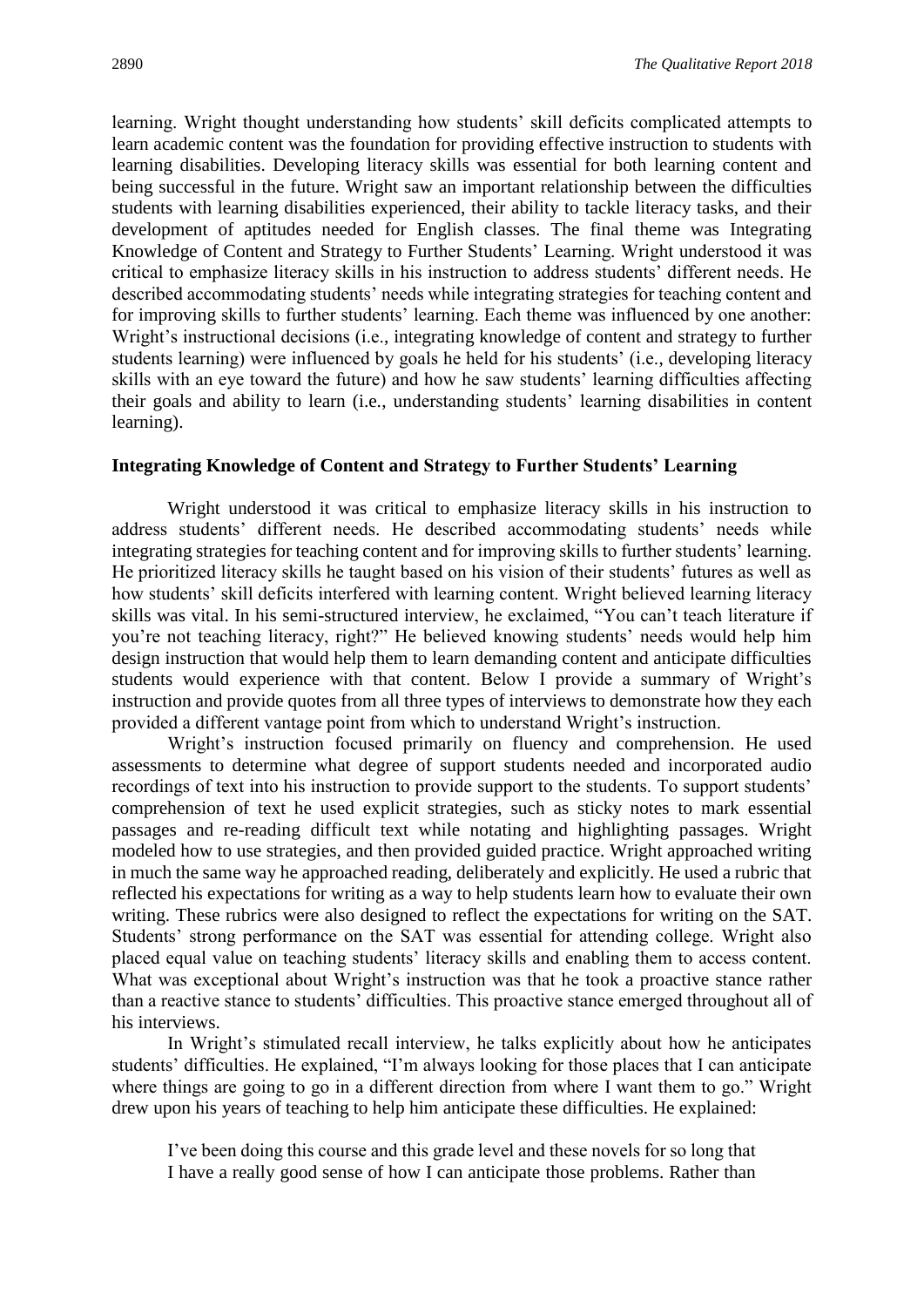just saying they're going to crop up again, I try to figure out a way to jump in there and keep them on the right track.

Rather than just waiting for problems to emerge in the lesson, Wright draws on his experience teaching the text to anticipate the difficulties and circumvent them.

Part of this anticipation began during the planning process. During a think-aloud interview, Wright shared, "I've been [teaching] so long I almost know exactly which thing they're not going to know about or understand." He went further to describe how this affects his preparation for his teaching:

I need to remind myself of where the stopping points are. I need to remember to stop at this point and talk about this point [or] emphasize this particular aspect. I want to bring these key things together for them in a way that they often can't themselves so that they can think about it more richly than they might otherwise because they don't often have those literary chops.

Wright had numerous copies of the text, in which he has previously notated what problems arose in the lesson. He uses those older copies of the text to support his anticipatory planning.

He also explained in the semi-structured interview how he began the year to help him anticipate the types of support students would need to read complex texts, and the types of accommodations he would need to provide. He said:

At the beginning of the year, I have them do a 400-word passage aloud; then I mark it for its errors and get words correct per minute; and then I score it on a scale that measures their phrasing, their intonation, and their evenness or smoothness in which they read and put that all onto a spreadsheet. I have a formula that comes up with what I think is a measure of how fluent they really are. That includes both those quantitative and qualitative dimensions. I check that against their silent reading, because some read quicker silently.

Wright then used this information to determine what degree of support students needed, "I use that information to divide them into three categories: people that probably don't need audio, people who might benefit from it particularly for speed, and people who have to have it they're not going to make it if they don't use it." Wright then incorporated audio recordings of the text into his instruction to address students' needs. He described this process:

And then I go about teaching and training the whole class how to use audio, and we use it in class every day as a natural part of the reading experience. …I use the audio to [show] them at the beginning of the year, 'at your reading rate it's going to take you this long to read this novel', and then I show them how to use the variable speed and play it aloud in class. It takes them a while to get used to listening to something that's going faster, and I say, look, if you can do this at one-and-a-half-time speed it's going to [take you 6 hours]. At your reading speed, it's going to take you 12 hours. What would you rather do?

This type of planning helps Wright to "bridge the gap" in skills and "give them access to the texts whether or not they had those skills."

Wright not only anticipated the types of difficulties that would emerge during instruction, he thoughtfully designed his instruction both at the beginning of the year and throughout the year during lesson planning to give specialized support to the students. While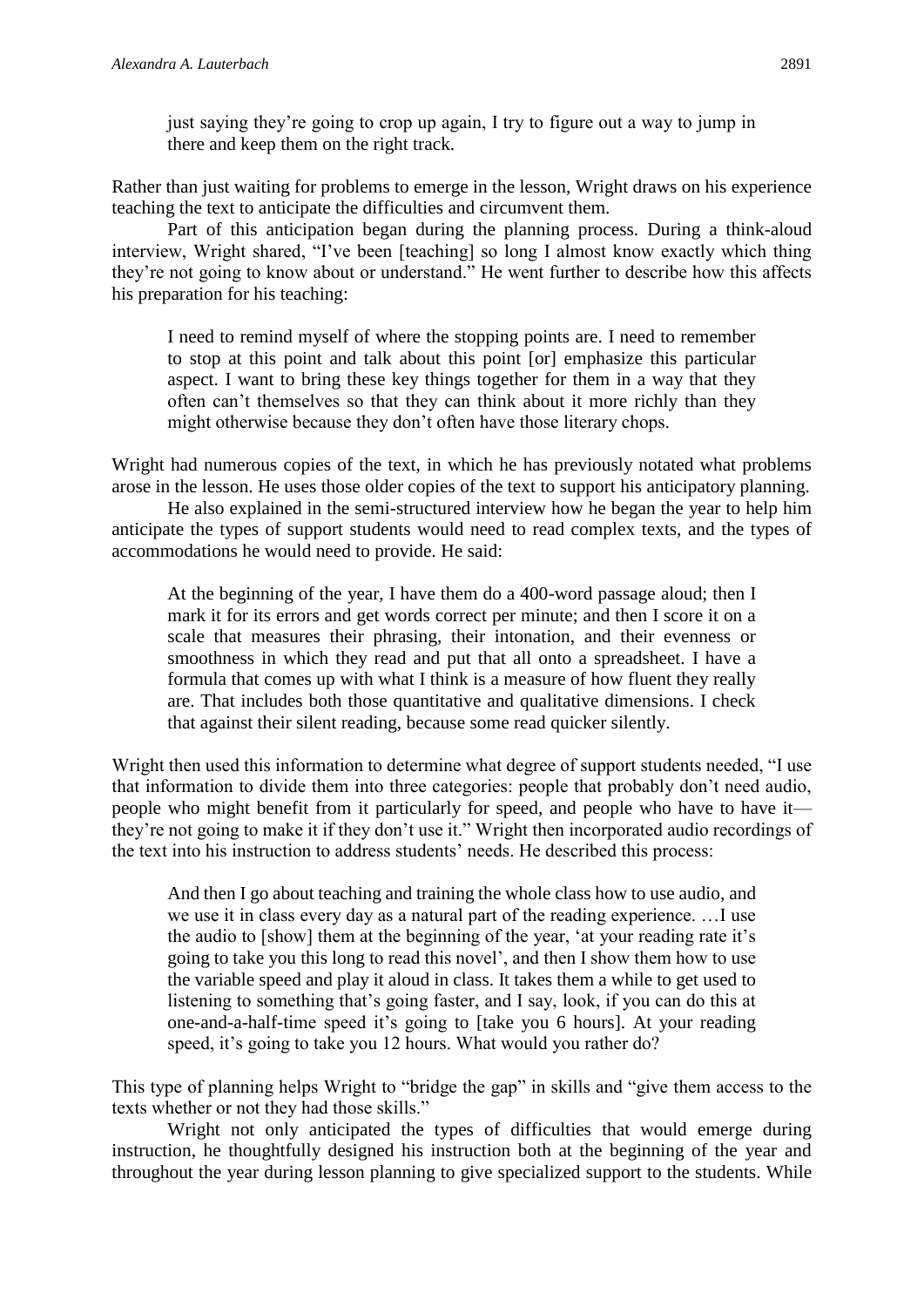he discusses this specifically in his think-aloud and stimulated recall interviews, you can see how this anticipation affects the larger design of his instruction in his semi-structured interview. This was just a single example, of many, of how all three interviews provide different types of information about Wright's conceptualization of his instruction. In examining how Wright anticipated rather than reacts in his teaching, drawing on the three interviews helped me to develop a more complex understanding of this aspect of his instruction.

#### **Limitations**

While this study makes an important contribution to the discussion regarding interviewing in hermeneutic phenomenology, there were some limitations. First, while I only highlighted one participant's findings in this manuscript, the original study included a small number of participants (three) and content areas represented (English language arts and social studies). The inclusion of more participants, from more subject areas, could alter, enhance, or refine the findings of the larger study. Second, as this was a hermeneutic phenomenological study, the purpose and the method used singularly focused on teachers' perceptions. Subsequently, we lack information on the specific difficulties students had beyond what the teachers reported, and our knowledge that they attended a private school for students with language-based learning disabilities. As such, I could not draw more evaluative conclusions about the accuracy of the teachers' perceptions. Finally, while my personal experience as a student with a learning disability and as a teacher of students with learning disabilities might be perceived as a limitation in other methods, hermeneutic phenomenology encourages researchers to use their experience to engage in an ongoing conversation with participants that facilitates obtaining experiential descriptions (van Manen, 2016). While my experience was essential to the conversation between myself and participants, I engaged in epoché to support me in focusing on participants' experiences.

#### **Concluding Thoughts**

Each of the three types of interviews (semi-structured, think-aloud, and stimulated recall) informed my understanding of Wright's lived experience. New meaning emerged as Wright revisited experiences in different ways, with each interview providing a different vantage point with which to understand each individual theme. Additionally, across the different interview formats, I was able to see how the themes interacted. Without the inclusion of all three interview formats, Wright's lived experience would have appeared much less dynamic. Finally, using multiple interview formats enabled me to accomplish both of the goals van Manen (2016) identifies for hermeneutic phenomenological interviewing.

Each interview provided a different vantage point with which to understand each individual theme. As described thoroughly, in the theme Integrating Knowledge of Content and Strategy to Further Students' Learning, Wright not only anticipated the types of difficulties that would emerge for students during instruction, he thoughtfully designs each lesson and his instruction from the beginning of the year to give specialized support to the students. While he discusses this in general in his think-aloud interview, you can see the larger design of his instruction in his semi-structured interview and how this influences his thinking during his stimulated recall interview.

While I did not examine the other two themes as extensively, we see the same influence of the different interview formats on understanding of the themes. In the theme Developing Literacy Skills with an Eye Toward the Future Wright was able to verbalize in his semistructured interview the overarching goals for his class, and he provided insight into the historical experiences he drew on. This was further supported in the stimulated recall interview,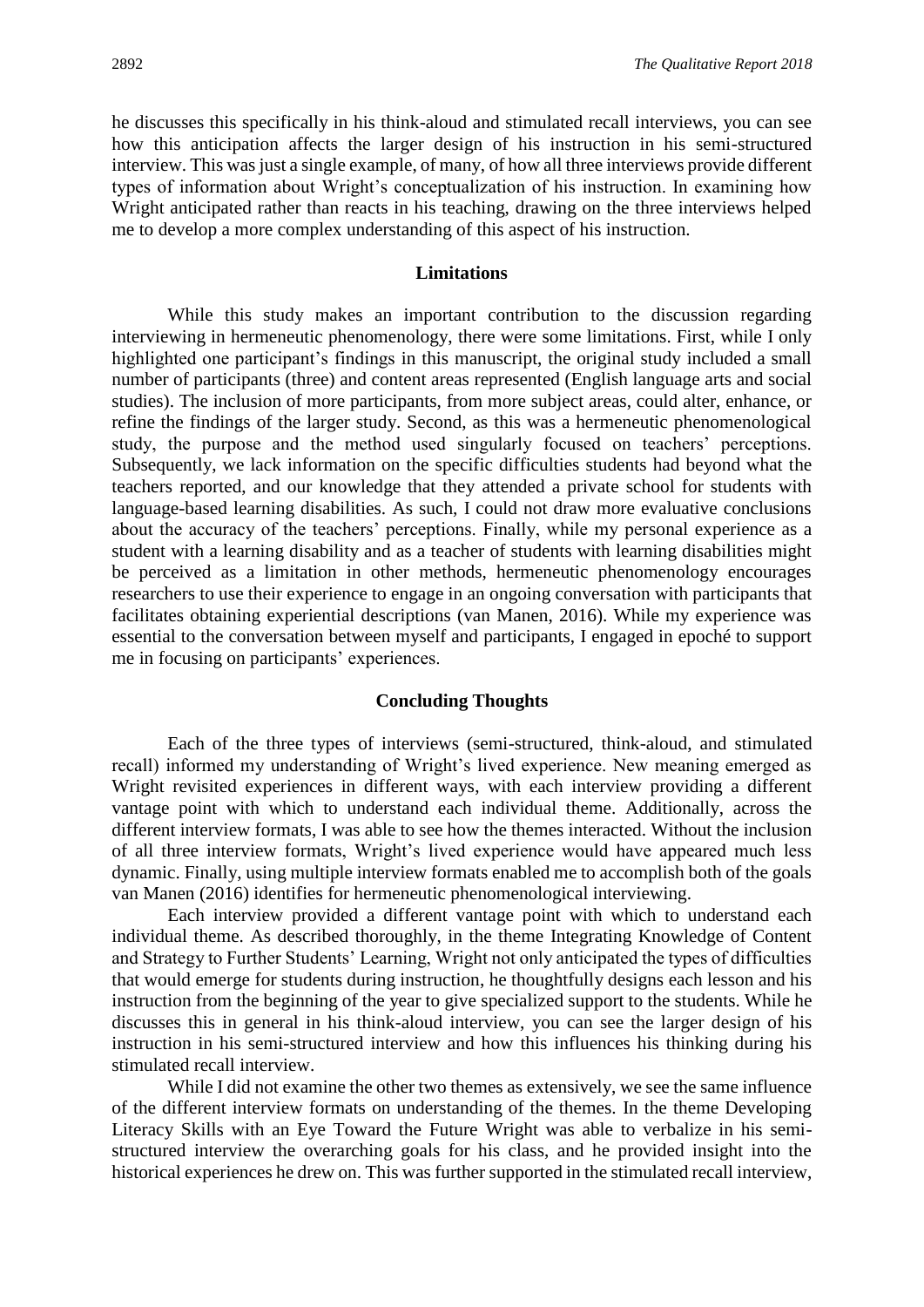where he discussed what prior experiences he drew upon in his lesson. In his think-aloud interview, I was able to see how the things he verbalized in his semi-structure interview manifested in his lesson planning. In the theme Understanding Students' Learning Disabilities in Content Learning Wright's understanding of how students learning disabilities affected their learning within the content emerged clearly during the stimulated recall and think-aloud interviews. In the think-aloud interviews, Wright discussed students' difficulties in more general ways, while the stimulated recall interviews tapped into his understandings of specific students. What was hinted at or implied in the semi-structured interview, that Wright knew the barriers his students would face and what they are able to do given the right support, was corroborated by the comments during the think-aloud and stimulated recall interviews, during which Wright discussed what the types of barriers students face.

Across the different interview formats, I was able to see how the themes interacted. Each theme was influenced by one another: Wright's instructional decisions (i.e., Integrating Knowledge of Content and Strategy to Further Students' Learning) were influenced by goals he held for their students' (i.e., Developing Literacy Skills with an Eye Toward the Future) and how they saw students' learning difficulties affecting their goals and ability to learn (i.e., Understanding Students' Learning Disabilities in Content Learning). This was most notable in Wright's discussion of how he designed instruction. While the think-aloud and stimulated recall interviews helped me understand how Wright thought during the act of preparing for a lesson or in discussing his decision making during a lesson, the semi-structured interview also helped me to understand how Wright prioritizes these skills and strategies based on his plans for his students' futures. For example, in Wright's semi-structured interview, Wright explained that he focuses on helping student learn to use audio because "I try to get them to be able to do the things that we want them to be able to do with literature in college level courses which is…you need to be able to read something of a particular length and difficulty in a certain amount of time. For me that's an adult novel of say 250-300 pages in say two to three weeks," reflecting how he developed students' literacy skills thinking about their future. He also explained that his students "average about 140 to 150 words per minute." This is much slower than needed to get through the text in a reasonable amount of time, reflecting his understanding of how learning disabilities affect students' ability to engage with the content. Without using the three types of interviews, my understanding of how Wright designed his instruction to further students' learning, in this case, may not have informed my understanding of how the themes influenced each other.

While phenomenological research traditionally involves multiple focused interviews that rely on the participants' memories and reflections to revisit experiences, it is evident from Wright's case that there are benefits to going beyond semi-structured formats to help participants revisit experiences. Ultimately, by using multiple interview formats within hermeneutic phenomenology I was able to accomplish both of the goals van Manen (2016) identifies for hermeneutic phenomenological interviewing. First, I developed a richer understanding as demonstrated in the above results. Second, I engaged the participant in a conversation about difference aspects of the experience teaching literacy to students with LD within the context of secondary content classrooms. Like most human experience, teaching involves more than just reflecting, it also involves planning for and engaging in instruction. Human experience is itself multi-dimensional, and phenomenological philosophers posit that humans perceive their experiences across time, within space, physically, and interpersonally (van Manen, 1984). As was demonstrated in Wright's case, different interview formats support participants revisiting experiences in different ways, thus leading to new and enhance meaning.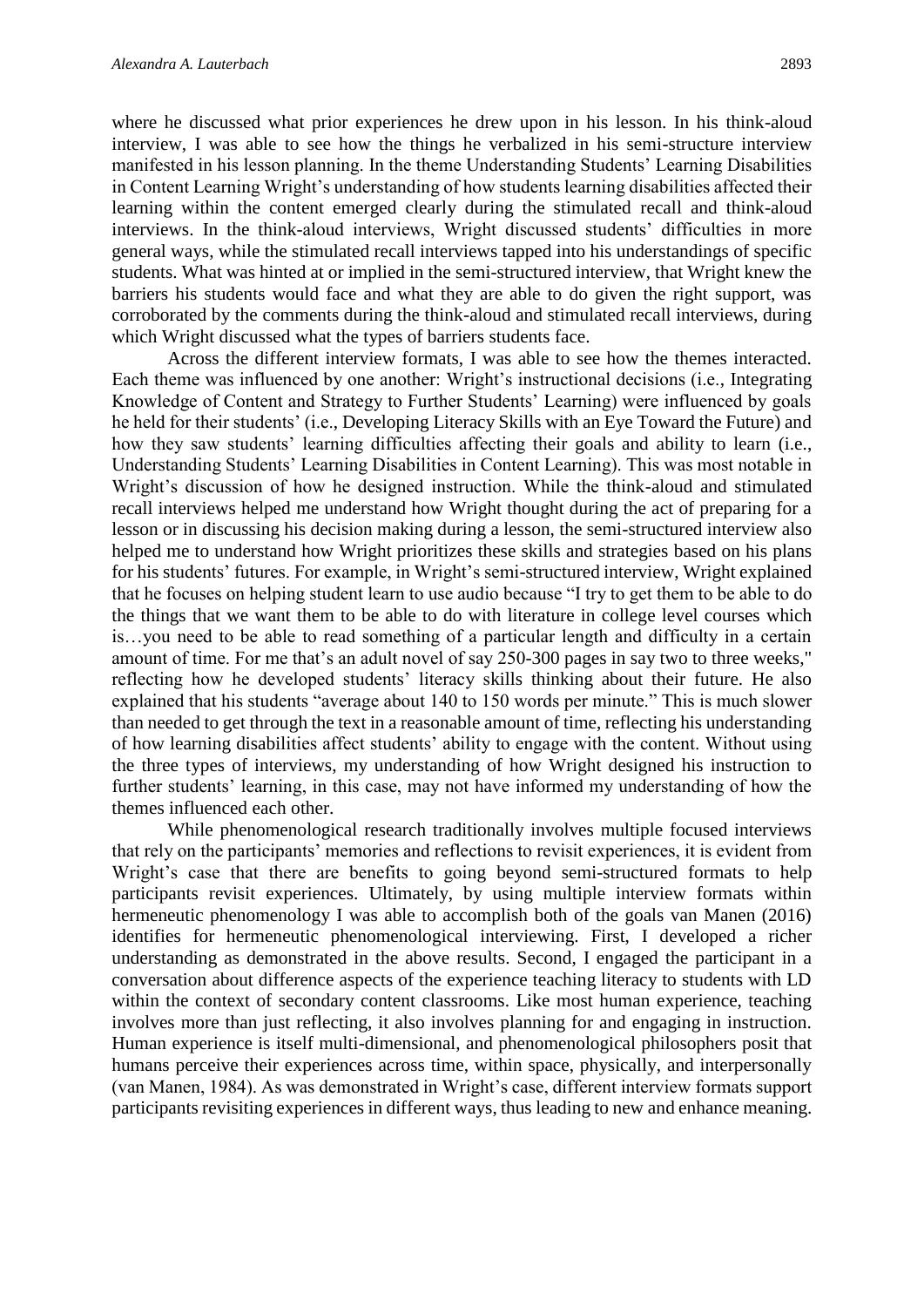# **References**

- Academy of Orton-Gillingham Practitioners and Educators. (n.d.). *OG approach principles*. Retrieved from <https://www.ortonacademy.org/resources/og-approach-principles/>
- Aldiabat, K. M., & Le Navenec, C. L. (2001). Philosophical roots of classical grounded theory: Its foundations in symbolic interactionism. *The Qualitative Report, 16*(4), 1063-1080. Retrieved from<https://nsuworks.nova.edu/tqr/vol16/iss4/9>
- Beven, M. T. (2014). A method of phenomenological interviewing. *Qualitative Health Research, 24*(1), 136-144. doi: 10.1177/1049732313519710.
- Charters, E. (2003). The use of think-aloud methods in qualitative research: An introduction to think-aloud methods. *Brock Education, 12*(2), 68-82. Retrieved from <https://brock.scholarsportal.info/journals/brocked/home/article/view/38>
- Crotty, M. (1998). *The foundations of social research: Meaning and perspective in the research process.* London, England: SAGE Publications.
- Feldon, D. F. (2007). The implications of research on expertise for curriculum and pedagogy. *Educational Psychology Review, 19*(2), 91-110. doi:10.1007/s10648-006-9009-0
- Gadamer, H. G. (1989). *Truth and method.* London, England: Shed & Ward.
- Heidegger, M. (1962). *Being and time* (J. Macquarrie, & E. Robinson, Trans.). New York, NY: Harper & Row. (Original work published 1927).
- Husserl, E. G. A. (1970). *Logical investigations* (Vol. 2; J. N. Findlay, Trans.). London, UK: RKP. (Original work published 1900, 1901, 1913 & 1921).
- Kafle, N. P. (2011). Hermeneutic phenomenological research method simplified. *Bodhi: An Interdisciplinary Journal, 5*, 181-200.
- Koch, T. (1995). Interpretive approaches in nursing research: The influence of Husserl and Heidegger. *Journal of Advanced Nursing, 21*(5), 827-836. doi:10.1046/j.1365- 2648.1995.21050827.x
- Lauterbach, A. A. (2013). *How expert secondary special education teachers conceptualize teaching literacy in their content area to students with learning disabilities*. (PhD dissertation). Retrieved from [http://silk.library.umass.edu/login?url=https://search](http://silk.library.umass.edu/login?url=https://search-proquest-com.silk.library.umass.edu/docview/1641421180?accountid=14572)[proquest-com.silk.library.umass.edu/docview/1641421180?accountid=14572](http://silk.library.umass.edu/login?url=https://search-proquest-com.silk.library.umass.edu/docview/1641421180?accountid=14572)
- Merleau-Ponty, M. (1962). *Sense and non-sense.* (H. L. Dreyfus, & P. Allen Dreyfus, Trans.). Evanston, IL: Northwestern University Press. (Original work published 1948).
- Sartre, J. P. (2001). *Being and nothingness: An essay in phenomenological ontology.* (Barnes, H., Trans.) New York, NY: Citadel Press. (Original work published 1943).
- van Manen, M. (1984). *"Doing" phenomenological research and writing: An introduction.* Alberta, Canada: The University of Albert Press.
- van Manen, M. (2016). *Researching lived experience: Human science for an action sensitive pedagogy.* New York, NY: Routledge.
- Wertz, F. J., Charmez, K., McMullen, L. M., Jesselson, R., Anderson, R., & McSpadden, E. (2011). *Five ways of doing qualitative analysis: Phenomenological psychology, grounded theory, discourse analysis, narrative research, and intuitive inquiry.* New York, NY: The Guilford Press.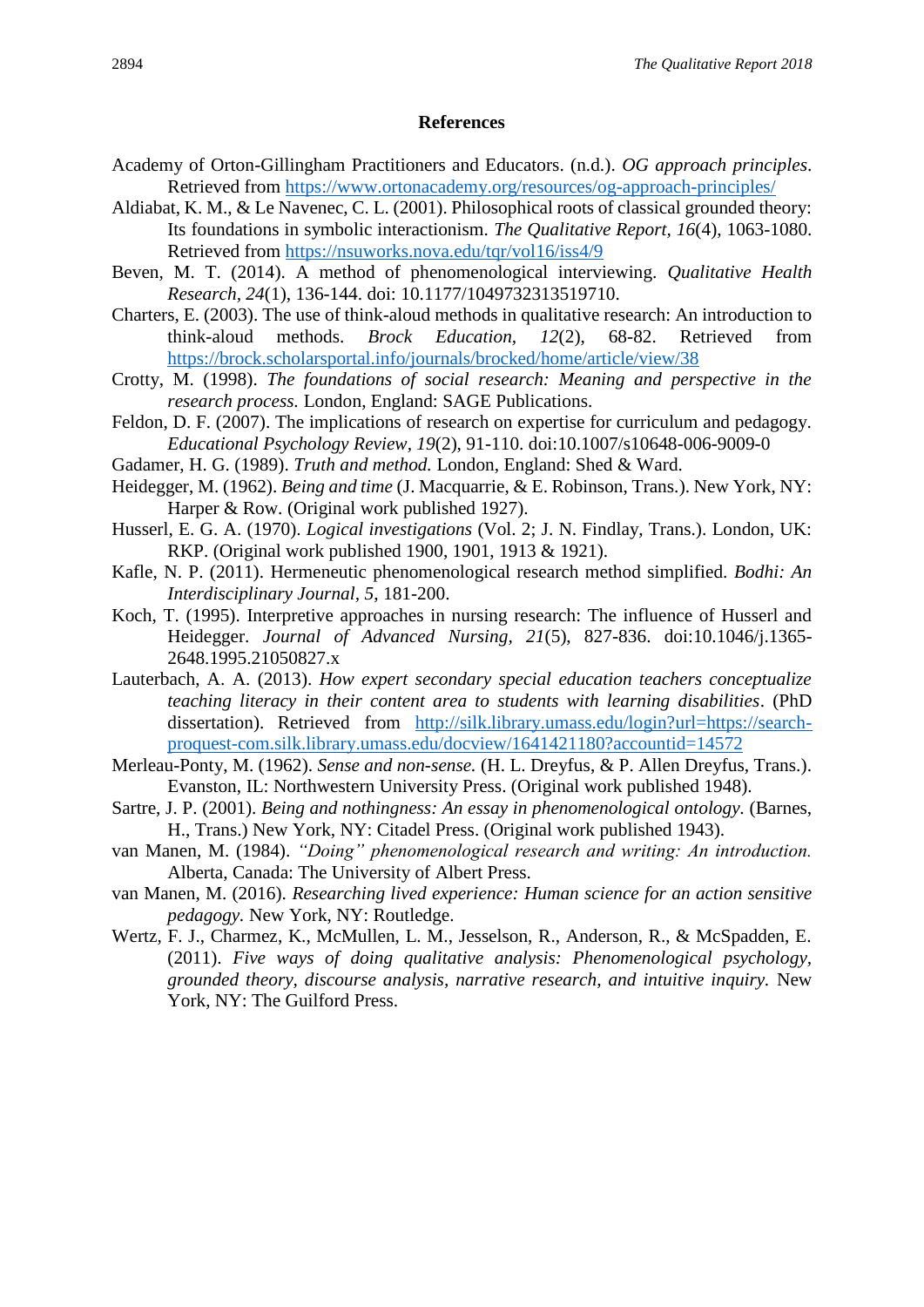# **APPENDIX A Semi-Structured Interview Protocol**

As this is a semi-structured interview, I may not ask every specific question below but I will make sure to cover all of the topics.

Say to teacher: "The purpose of this interview to explore your knowledge about teaching, your content, about literacy and about teaching students with disabilities. I also want to explore how your past experiences led you to where you are and influenced what you do in the classroom."

Begin the interview with the following question: "How did you come to teaching X grade, X content, here at your school? Can you describe what past experiences led you here?"

I will ask the following questions when appropriate, making sure to cover each topic:

- 1. Content Area
	- a) How would you describe your content area?
	- b) How is your content area structured?
	- c) What does it include?
- 2. Content Area Literacy Instruction
	- a) How do reading and writing fit into your content area?
	- b) Are the texts students read in your content area different from texts in other content areas?
	- c) Do you need any special skills to read a text in your content area versus another content area?
- 3. General Knowledge of Students with Disabilities
	- a) How well are students with disabilities able to perform within your content area?
	- b) What kinds of difficulties do they have?
	- c) How might your content area be harder or easier for students with learning disabilities than other subjects?
- 4. Knowledge of the Teacher's Specific Students
	- a) How would you describe the students in your classroom?
	- b) What are the needs of your students?
	- c) What goals do you have for your students?

I will close the interview with the following question: "Are there any additional experiences in your life you think have contributed to your knowledge, ideas, or beliefs about teaching students with learning disabilities in your content area?"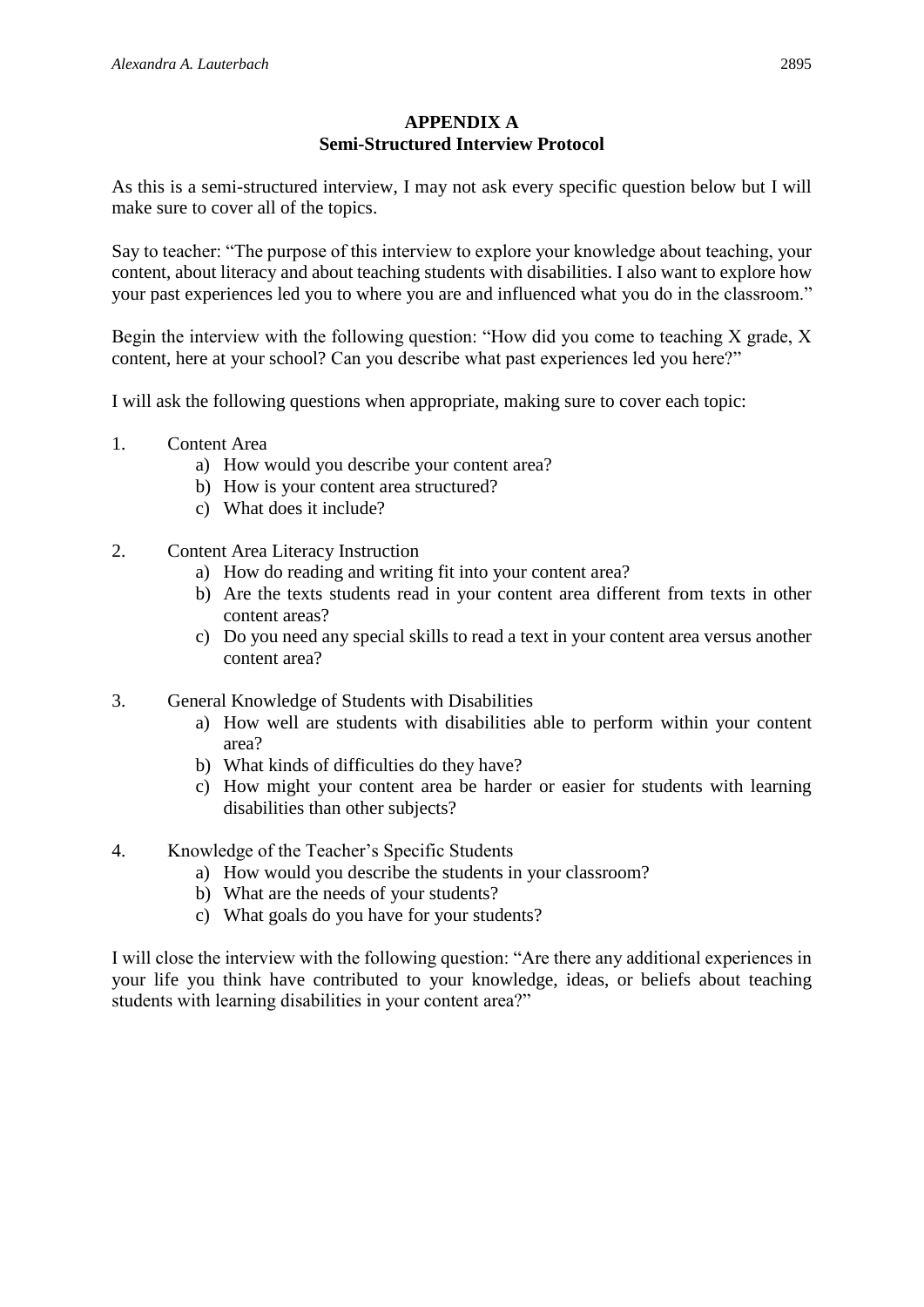# **APPENDIX B Think-Aloud Interview Protocol**

In the think-aloud interview the teachers will describe their planning process for a specific lesson. During the interview, teachers will be instructed to say out loud everything they are thinking as they plan their lesson.

Say to Teacher: "You should say out loud everything you're thinking as you plan your lesson. This might seem awkward at first but remember, you're just putting into words everything already going on in your head whether or not you think it is relevant. Put into words your specific steps as well as your rationale for your decisions. I'll just ask a couple of questions. Our goal is to collect as much information as possible to help us understand the highly complex process you engage in as you plan."

I will ask the following clarifying questions when appropriate:

- 1. What are some important things to consider when you are planning a lesson?
- 2. Describe any courses, workshops, books, curricula that influence your planning the lesson.
- 3. What's the topic/purpose of this lesson? Why/How did you determine the topic of this lesson? By the end of the lesson, what do you want the children to know and do?
- 4. How is this lesson related to other lessons you will teach during the week? Month?
- 5. What materials did you use to plan this lesson? What made you decide to use these materials?
- 6. What activities did you include in this lesson? What made you decide to use these activities?
- 7. Are there any students that you think will struggle more (or be more successful) than other students? How will you respond to that in the lesson?
- 8. How will you determine whether your students have been successful with this lesson?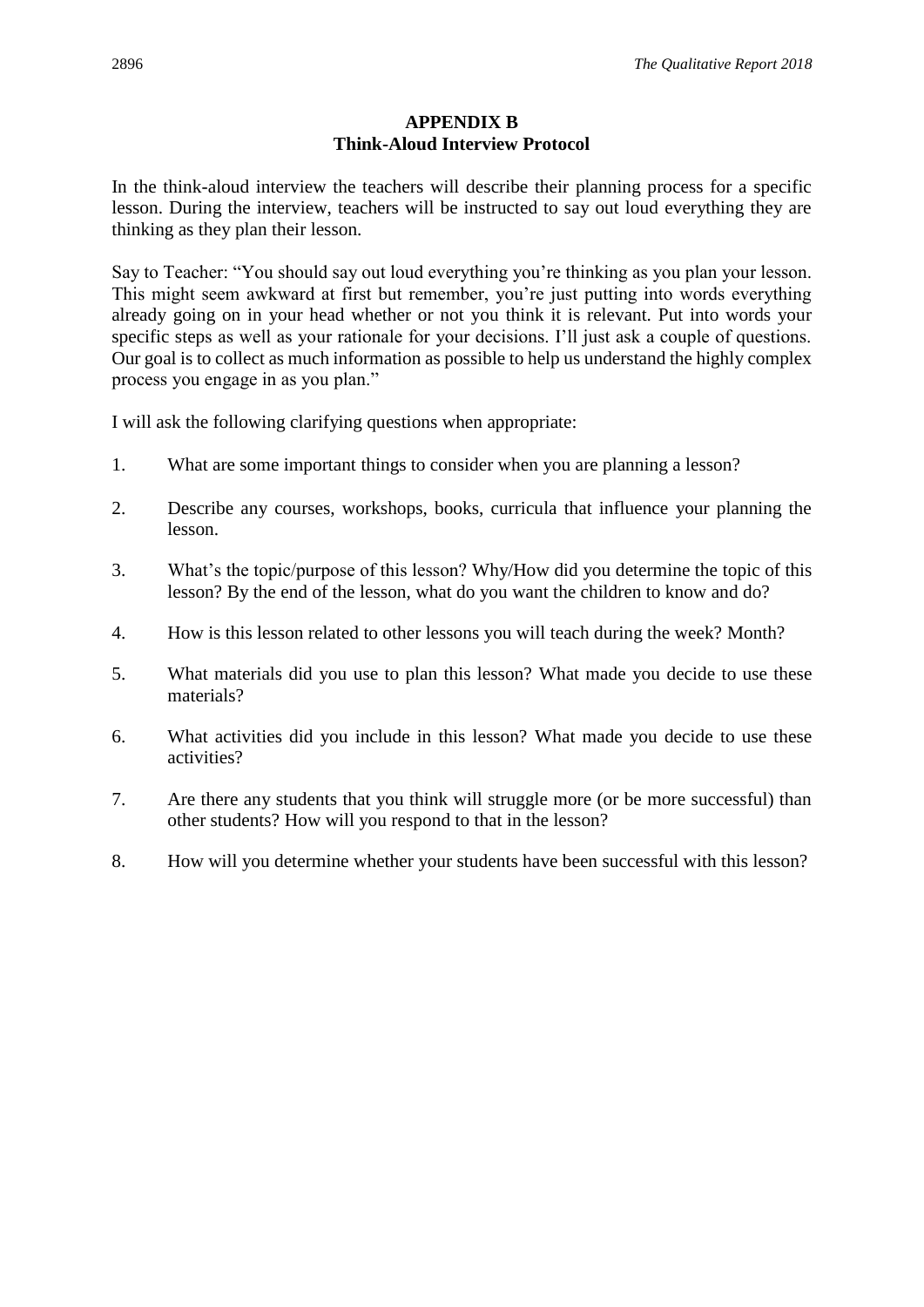# **APPENDIX C Stimulated Recall Interview Protocol**

Ahead of this interview, I will review the observation, and identify moments in which I see teachers incorporating literacy activities/instruction, and supporting students' needs, both in literacy and learning the content. For example, in the observation a teacher may include a mini lesson on paragraph writing at the beginning of a lesson, using a graphic organizer. I will make note of this, in preparation for the interview.

A stimulated recall interview, in which both the researcher and participant watch the videotaped observation, will take place the following day. In the stimulated recall interview, teachers will identify moments in which they incorporated literacy instruction, or their instruction demonstrated support for student literacy needs, and/or in learning the content (such as the above example). They will be asked to elaborate on what knowledge they drew upon, and the source of that knowledge (e.g., "Where did you learn about using graphic organizers for paragraph writing?"). I will prompt the participant to explain the rationale behind their choice of practice (e.g., "I noticed that you did X. Tell me about that."). I may also point to moments in the instruction, and ask questions, such as "Why did you include X? How does X support students' learning? How does X connect to the content you were teaching?"

Say to Teacher: "We are going to watch the video of your lesson. I am interested in understanding your knowledge and thinking about you content, literacy, and supporting students' literacy learning and needs while supporting their learning of the content. Stop the video at points in which you incorporated literacy activities/instruction and/or demonstrated support of the students' needs, both in literacy and learning the content."

After we have completed the video, I will ask the teachers a few follow up questions:

- 1. What did you think about the lesson? What were the high points? What aspects of the lesson were not as satisfying to you?
- 2. In your planning interview, you said the goal of this lesson was for students to \_\_\_\_\_\_\_\_\_\_\_\_\_. Do you think this lesson successfully helped them achieve this goal? How do you know they achieved the goal? What evidence did you use? OR What made you believe the students did not achieve your goal?
- 3. What would you do to improve the lesson if you have the opportunity to teach it again? Why would you make these changes?
- 4. What information did you gain from this lesson that will be useful in planning future lessons? Do you have any specific ideas for what you might do next time?